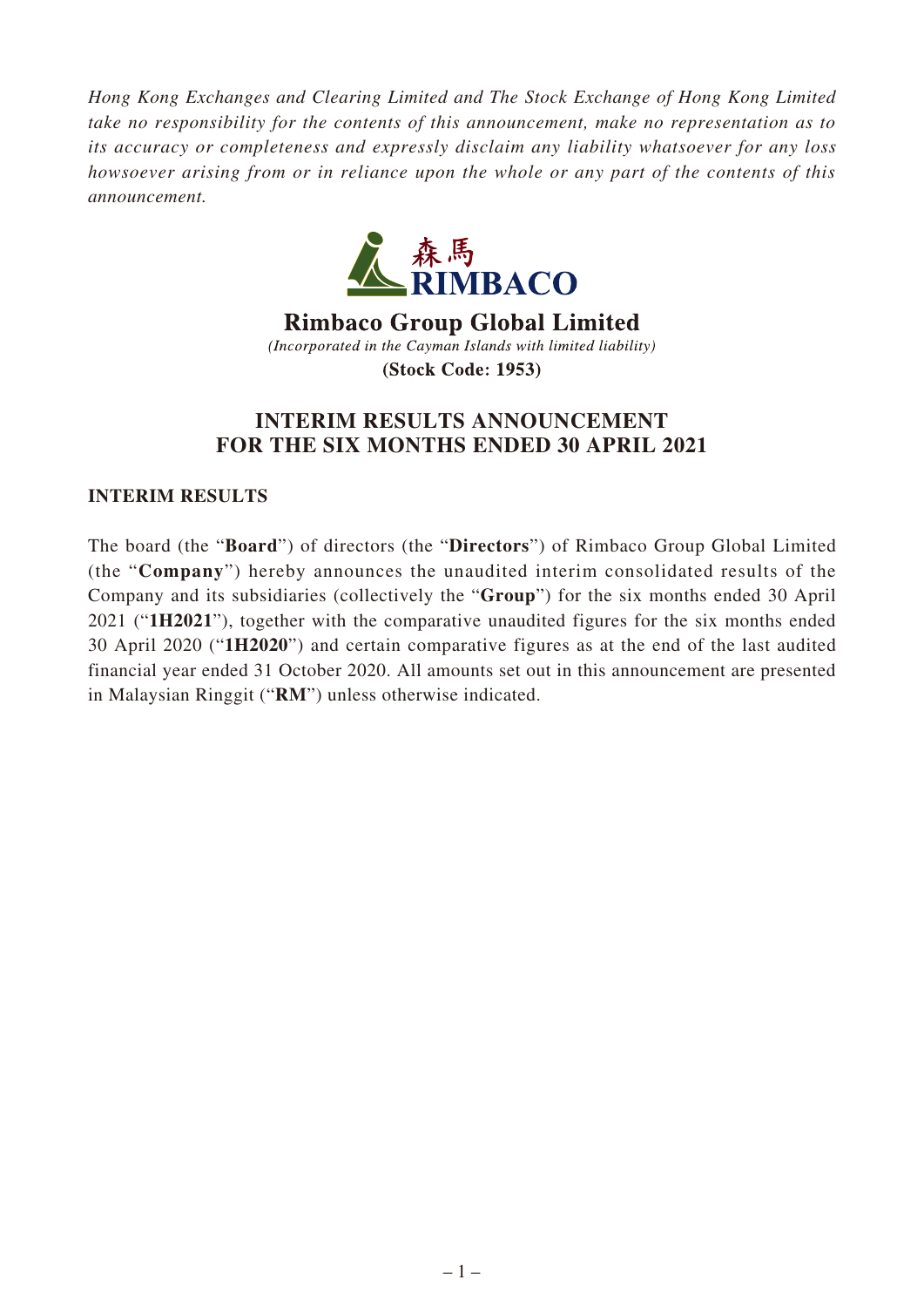# **CONDENSED CONSOLIDATED STATEMENT OF PROFIT OR LOSS AND OTHER COMPREHENSIVE INCOME**

*For the six months ended 30 April 2021*

|                                                                                                 |                | 6 months ended 30 April |             |
|-------------------------------------------------------------------------------------------------|----------------|-------------------------|-------------|
|                                                                                                 |                | 2021                    | 2020        |
|                                                                                                 | <b>NOTES</b>   | <b>RM'000</b>           | RM'000      |
|                                                                                                 |                | (unaudited)             | (unaudited) |
| Revenue                                                                                         | $\overline{4}$ | 146,056                 | 93,955      |
| Cost of services                                                                                |                | (123, 930)              | (72, 782)   |
| Gross profit                                                                                    |                | 22,126                  | 21,173      |
| Other income, gain and loss                                                                     | 5              | 221                     | 706         |
| Share of results of an associate                                                                |                | 4                       | 49          |
| Administrative and other expenses                                                               |                | (2,568)                 | (7,360)     |
| Finance costs                                                                                   | 6              | (163)                   | (491)       |
| Profit before tax                                                                               | $\overline{7}$ | 19,620                  | 14,077      |
| Income tax expense                                                                              | 8              | (4,771)                 | (4, 493)    |
| Profit for the period attributable to owners of<br>the Company                                  |                | 14,849                  | 9,584       |
| Other comprehensive expense                                                                     |                |                         |             |
| Item that will not be reclassified subsequently to<br>profit or loss:                           |                |                         |             |
| Exchange differences arising on translation of<br>financial statements from functional currency |                |                         |             |
| to presentation currency                                                                        |                | (635)                   |             |
| Other comprehensive expense for the period,<br>net of income tax                                |                | (635)                   |             |
| Total comprehensive income for the period<br>attributable to owners of the Company              |                | 14,214                  | 9,584       |
| Earnings per share in RM (cents)                                                                |                |                         |             |
| - Basic and diluted                                                                             | 9              | 1.18                    | 1.01        |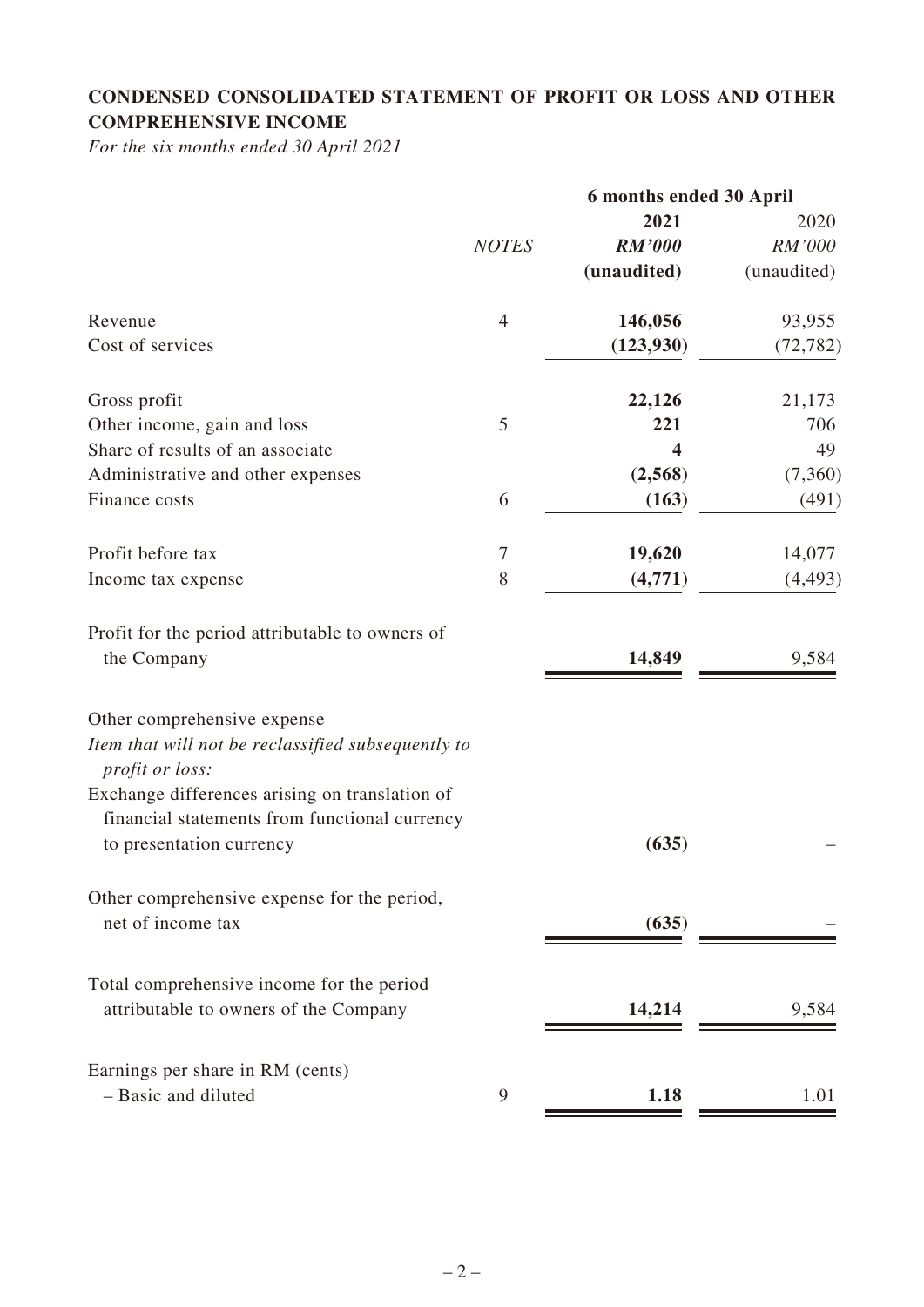# **CONDENSED CONSOLIDATED STATEMENT OF FINANCIAL POSITION**

*As at 30 April 2021*

|                                              | As at        |                                                      |                                        |
|----------------------------------------------|--------------|------------------------------------------------------|----------------------------------------|
|                                              | <b>NOTES</b> | <b>30 April 2021</b><br><b>RM'000</b><br>(unaudited) | 31 October 2020<br>RM'000<br>(audited) |
| <b>Non-current assets</b>                    |              |                                                      |                                        |
| Property, plant and equipment                |              | 9,934                                                | 8,495                                  |
| Investment properties                        |              | 5,523                                                | 5,535                                  |
| Right-of-use assets                          |              | 5,102                                                | 6,176                                  |
| Interest in an associate                     |              | 899                                                  | 942                                    |
| Other non-current asset                      |              | 118                                                  | 118                                    |
| Deferred tax assets                          |              | 874                                                  | 875                                    |
|                                              |              | 22,450                                               | 22,141                                 |
| <b>Current assets</b>                        |              |                                                      |                                        |
| Trade and other receivables                  | 10           | 65,336                                               | 44,221                                 |
| Contract assets                              |              | 103,129                                              | 113,673                                |
| Tax recoverable                              |              | 562                                                  | 2,802                                  |
| Restricted bank deposits                     |              | 12,191                                               | 9,552                                  |
| Bank balances and cash                       |              | 52,084                                               | 44,132                                 |
|                                              |              | 233,302                                              | 214,380                                |
| <b>Current liabilities</b>                   |              |                                                      |                                        |
| Trade, bills and other payables              | 11           | 83,083                                               | 75,010                                 |
| <b>Contract liabilities</b>                  |              |                                                      | 1,394                                  |
| Tax payables                                 |              | 205                                                  | 208                                    |
| Lease liabilities                            |              | 2,554                                                | 3,979                                  |
|                                              |              | 85,842                                               | 80,591                                 |
| Net current assets                           |              | 147,460                                              | 133,789                                |
| <b>Total assets less current liabilities</b> |              | 169,910                                              | 155,930                                |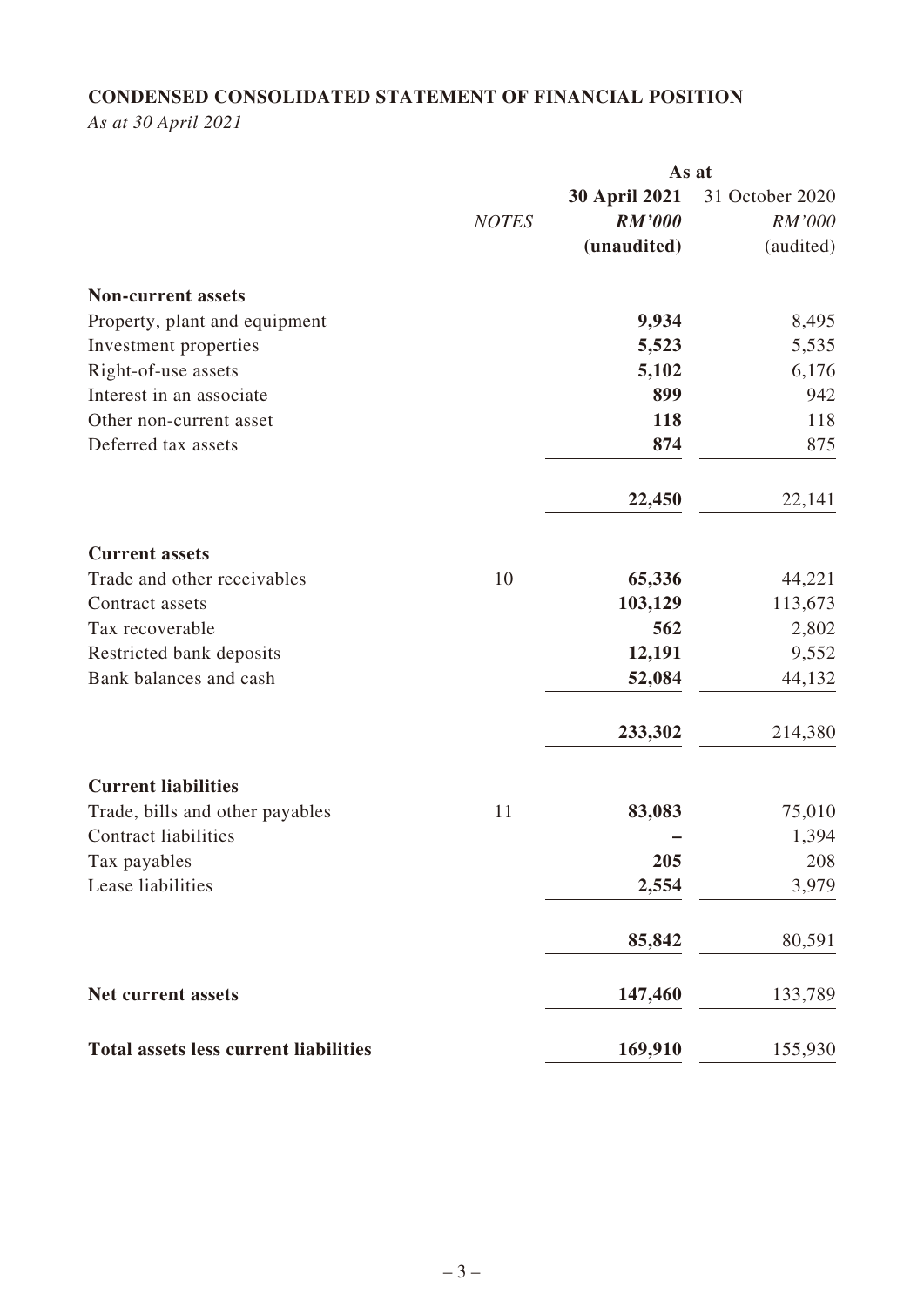|                                |              | As at                |                 |
|--------------------------------|--------------|----------------------|-----------------|
|                                |              | <b>30 April 2021</b> | 31 October 2020 |
|                                | <b>NOTES</b> | <b>RM'000</b>        | RM'000          |
|                                |              | (unaudited)          | (audited)       |
| <b>Non-current liabilities</b> |              |                      |                 |
| Lease liabilities              |              |                      | 234             |
| Deferred tax liabilities       |              | 910                  | 910             |
|                                |              | 910                  | 1,144           |
| <b>Net assets</b>              |              | 169,000              | 154,786         |
| <b>Capital and reserves</b>    |              |                      |                 |
| Share capital                  | 12           | 7,033                | 7,033           |
| Reserves                       |              | 161,967              | 147,753         |
| <b>Total equity</b>            |              | 169,000              | 154,786         |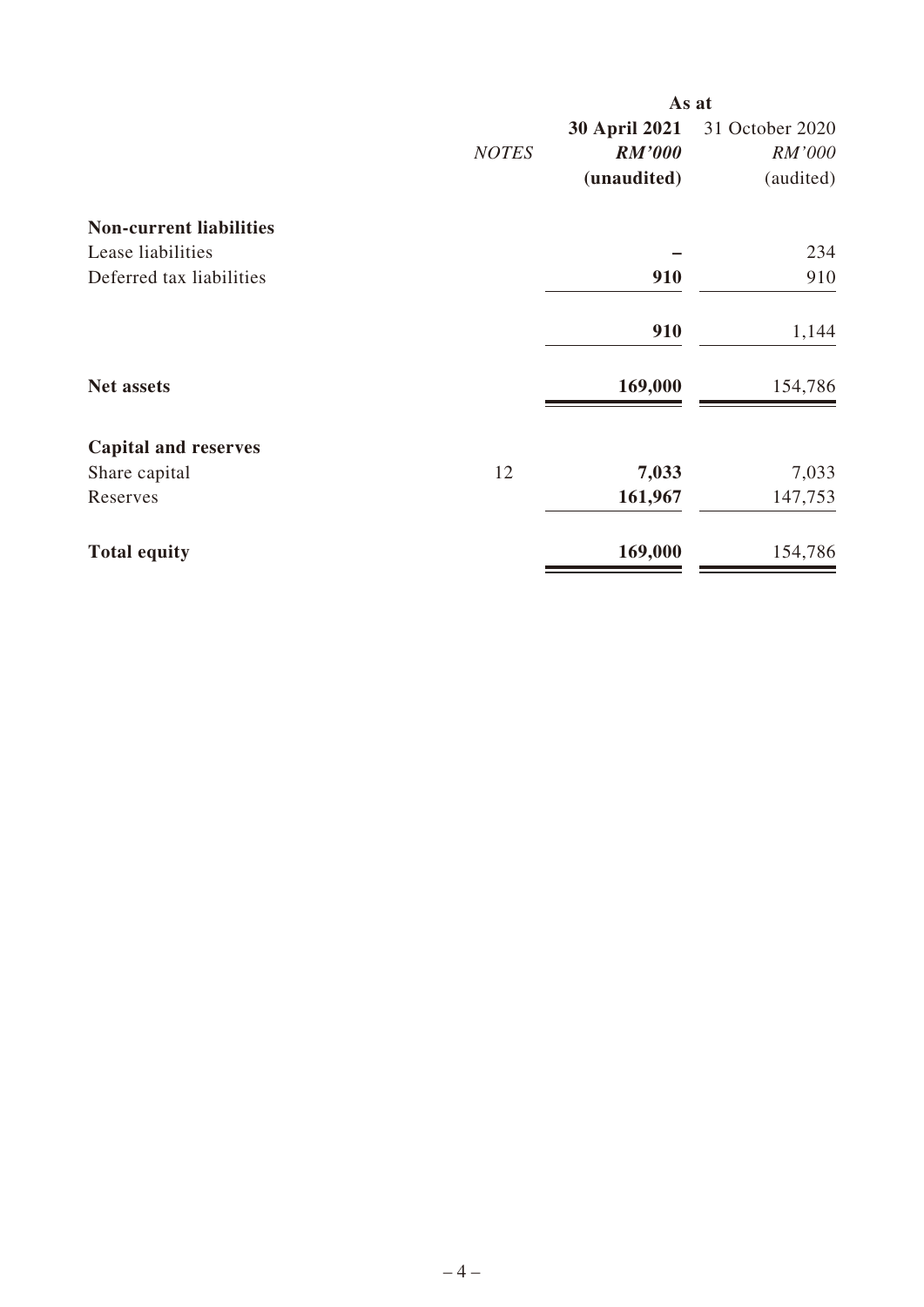#### **NOTES TO THE CONDENSED CONSOLIDATED FINANCIAL STATEMENTS**

#### **1. GENERAL INFORMATION**

The Company was incorporated in the Cayman Islands as an exempted company with limited liability on 28 February 2019 under the Companies Law, Cap. 22 (Law 3 of 1961, as consolidated and revised) of the Cayman Islands. The shares of the Company were listed on the Main Board of The Stock Exchange of Hong Kong Limited (the "**Stock Exchange**") on 28 April 2020 (the "**Listing Date**"). The Company's ultimate holding company and immediate holding company are both RBC Venture Limited, a company incorporated in the British Virgin Islands (the "**BVI**") which is ultimately owned by Mr. Low Seah Sun, Ms. Seah Peet Hwah, Mr. Cheang Wye Keong and Mr. Lau Ah Cheng (collectively referred as the "**Controlling Shareholders**").

The address of the Company's registered office is Winward 3, Regatta Office Park, PO Box 1350, Grand Cayman, KY1-1108 Cayman Islands and the address of the Company's principal place of business is 309-E, 1st Floor, Silver Square, Perak Road, 10150 Penang, Malaysia. The Company has established its place of business in Hong Kong at Suite 2702, 27/F., Shui On Centre, 6–8 Harbour Road, Wanchai, Hong Kong.

The Company acts as an investment holding company and the principal activity of its subsidiaries (together with the Company referred to as the "**Group**") is principally engaged in the provision of general contractor services in Malaysia.

#### **2. BASIS OF PREPARATION**

The condensed consolidated financial statements have been prepared in accordance with the International Accounting Standard ("**IAS**") 34 Interim Financial Reporting issued by the International Accounting Standards Board (the "**IASB**") and the applicable disclosure requirements of Appendix 16 to the Rules Governing the Listing of Securities on the Stock Exchange ("**Listing Rules**"). The condensed consolidated financial statements should be read in conjunction with the annual audited consolidated financial statements for the year ended 31 October 2020 as set out in the 2020 annual report.

The condensed consolidated financial statements are presented in RM, which is also the functional currency of the company and all values are rounded to the nearest thousand (RM'000) except otherwise indicated.

#### **3. APPLICATION OF NEW AND REVISED INTERNATIONAL FINANCIAL REPORTING STANDARDS ("IFRS")**

For the purpose of preparing and presenting the condensed consolidated financial statements for the six months ended 30 April 2021, the Group has consistently applied all the new and amendments to IFRSs, which include IFRSs, International Accounting Standards, amendments and interpretations issued by the IASB, and the IFRS Interpretations Committee of the IASB throughout the period.

The Group has not yet adopted any new and amendments to IFRSs that have been issued but are not yet effective. The Group is in the process of assessing the impact of the adoption of such new and amendments to IFRSs on the Group's results and financial position.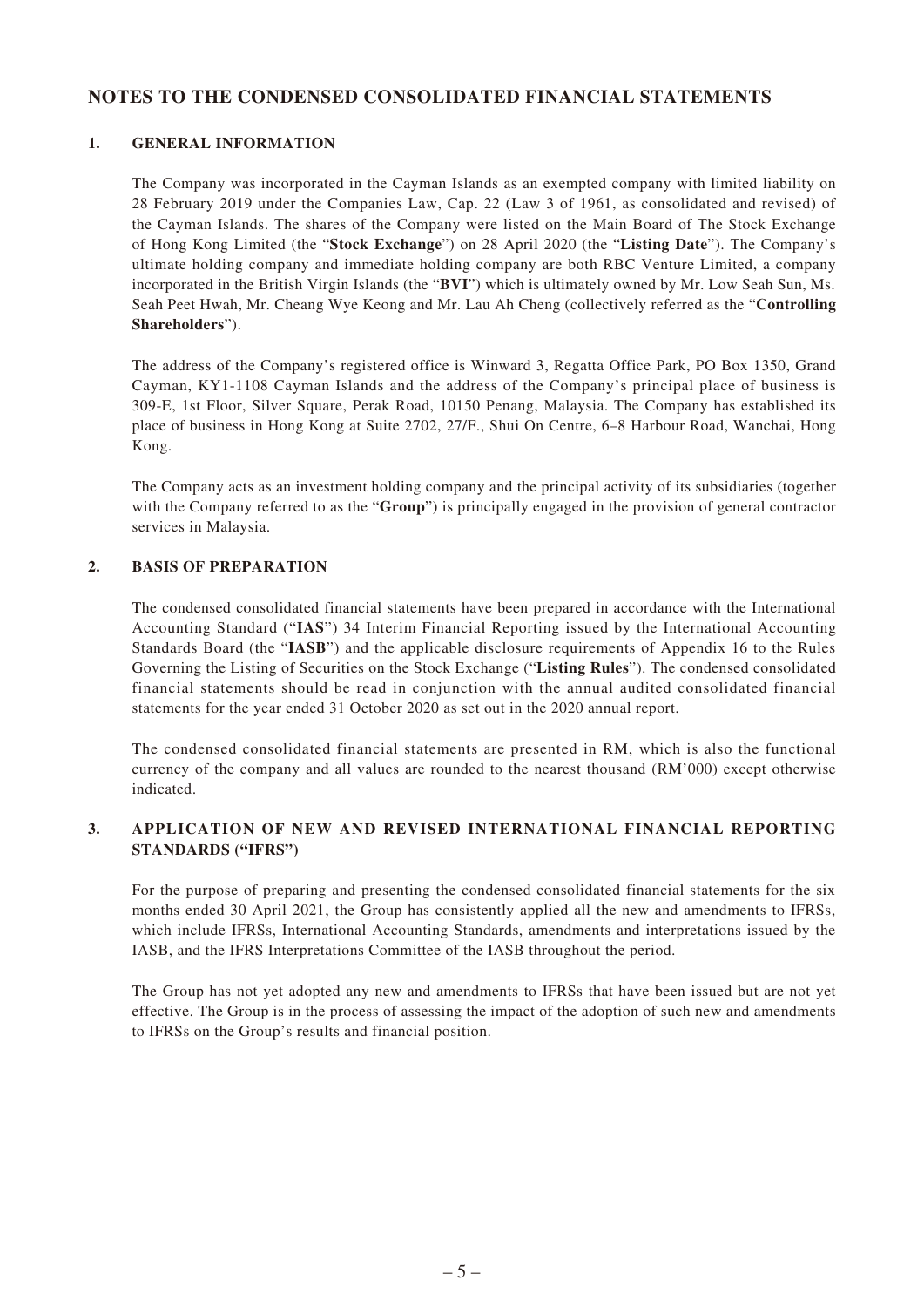#### **4. REVENUE AND SEGMENT INFORMATION**

Revenue represents revenue arising on provision of building construction services for the period.

The Group determines its operating segments based on the reports reviewed by the chief operating decision maker (the "**CODM**"), being the executive directors of the Group for the purposes of resources allocation and assessment of segment performance focuses on types of services delivered or provided. For management purpose, the Group operates in one business unit based on the services provided, and its sole operating segment is the provision of building construction services. The CODM monitors the revenue, results, assets and liabilities of its business unit as a whole and regularly reviews financial information prepared in accordance with the accounting policies which conform with IFRSs and consistently presented in this announcement, and without further discrete financial information. Accordingly, no analysis of segment information other than entity-wide information is presented.

An analysis of the Group's revenue during the period is as follows:

|                                                                                                                             | 6 months ended 30 April |               |
|-----------------------------------------------------------------------------------------------------------------------------|-------------------------|---------------|
|                                                                                                                             | 2021                    | 2020          |
|                                                                                                                             | RM'000                  | <i>RM'000</i> |
|                                                                                                                             | (unaudited)             | (unaudited)   |
| Revenue from contracts with customers recognised over time and<br>disaggregated by types of building construction projects: |                         |               |
| Factory projects                                                                                                            | 32,323                  | 12,145        |
| Institutional, commercial and/or residential projects                                                                       | 112,771                 | 80,966        |
| Others                                                                                                                      | 962                     | 844           |
|                                                                                                                             | 146,056                 | 93,955        |

#### **5. OTHER INCOME, GAIN AND LOSS**

|                                                          | 6 months ended 30 April |                |
|----------------------------------------------------------|-------------------------|----------------|
|                                                          | 2021                    | 2020           |
|                                                          | <b>RM'000</b>           | <i>RM'000</i>  |
|                                                          | (unaudited)             | (unaudited)    |
| Bank interest income                                     | 159                     | 269            |
| Dividend received                                        |                         | 47             |
| Rental income                                            | 60                      | 50             |
| Gain on/(loss) disposal of property, plant and equipment | 1                       | (2)            |
| Gain on disposal of investment properties                |                         | 340            |
| Others                                                   | 1                       | $\mathfrak{D}$ |
|                                                          | 221                     | 706            |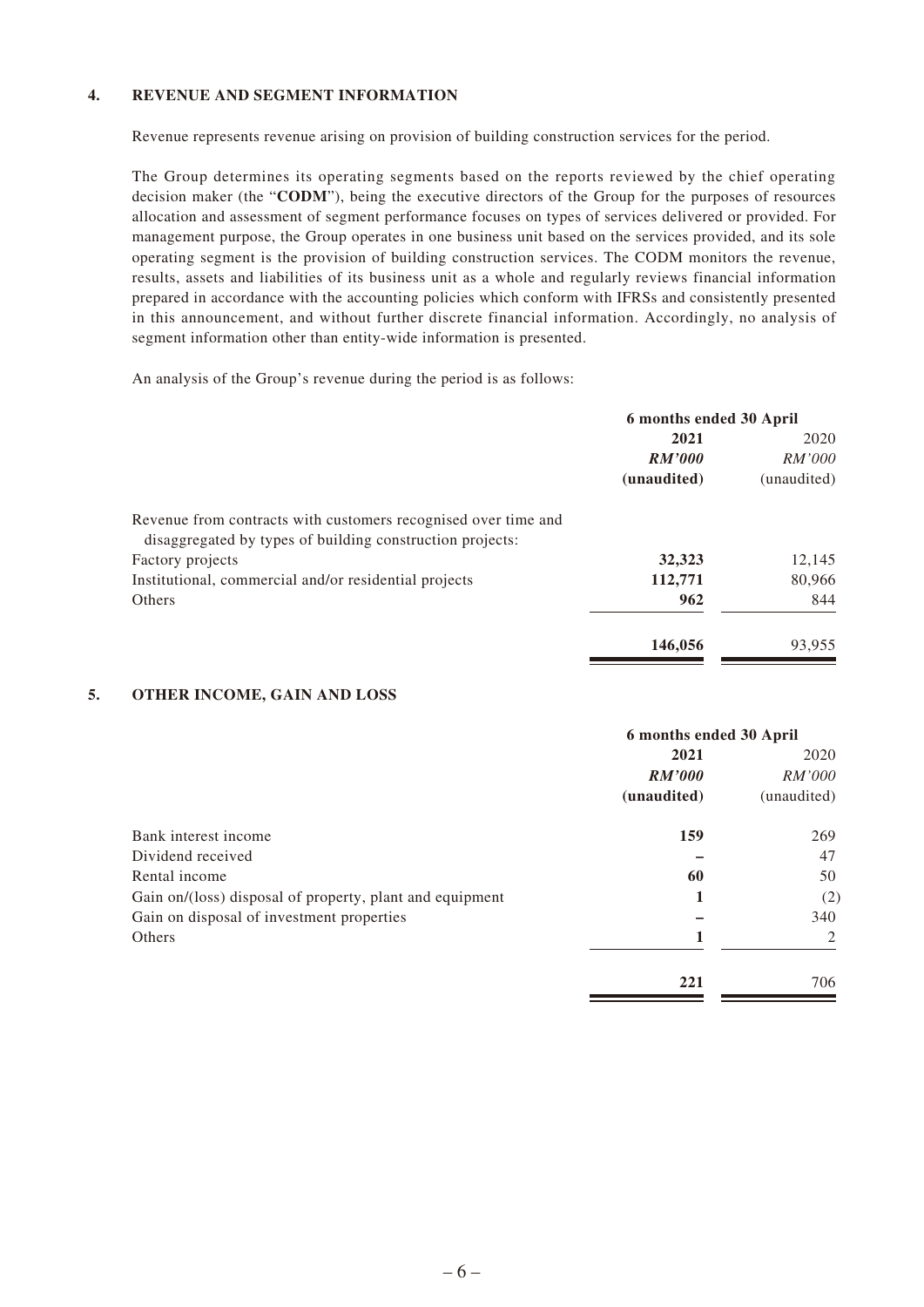#### **6. FINANCE COSTS**

|                                    | 6 months ended 30 April |               |
|------------------------------------|-------------------------|---------------|
|                                    | 2021                    | 2020          |
|                                    | <b>RM'000</b>           | <i>RM'000</i> |
|                                    | (unaudited)             | (unaudited)   |
| Interest on:                       |                         |               |
| Bank borrowings and bank overdraft | 99                      | 314           |
| Lease liabilities                  | 64                      | 177           |
|                                    | 163                     | 491           |

#### **7. PROFIT BEFORE TAX**

|                                                                  | 6 months ended 30 April |             |
|------------------------------------------------------------------|-------------------------|-------------|
|                                                                  | 2021                    | 2020        |
|                                                                  | <i>RM'000</i>           | RM'000      |
|                                                                  | (unaudited)             | (unaudited) |
| Profit before tax has been arrived at after charging:            |                         |             |
| Directors' emolument                                             | 1,144                   | 1,130       |
| Other staff costs:                                               |                         |             |
| Salaries, wages and other allowances                             | 6,661                   | 5,698       |
| Retirement benefit scheme contributions, excluding those of      |                         |             |
| directors                                                        | 502                     | 580         |
| Total staff costs                                                | 8,307                   | 7,408       |
| Auditor's remuneration                                           | 332                     | 265         |
| Depreciation of property, plant and equipment                    | 902                     | 525         |
| Depreciation of investment properties                            | 12                      | 53          |
| Depreciation of right-of-use assets                              | 1,074                   | 1,250       |
| Listing expenses (included in administrative and other expenses) |                         | 4,645       |

#### **8. INCOME TAX EXPENSE**

|                               |             | 6 months ended 30 April |  |
|-------------------------------|-------------|-------------------------|--|
|                               | 2021        | 2020                    |  |
|                               | RM'000      | <i>RM'000</i>           |  |
|                               | (unaudited) | (unaudited)             |  |
| Income tax charge comprises:  |             |                         |  |
| Malaysia Corporate Income Tax |             |                         |  |
| - current period              | 4,771       | 4,493                   |  |
|                               |             |                         |  |

Malaysian Corporate Income Tax is calculated at the statutory tax rate on the estimated assessable profit for the periods.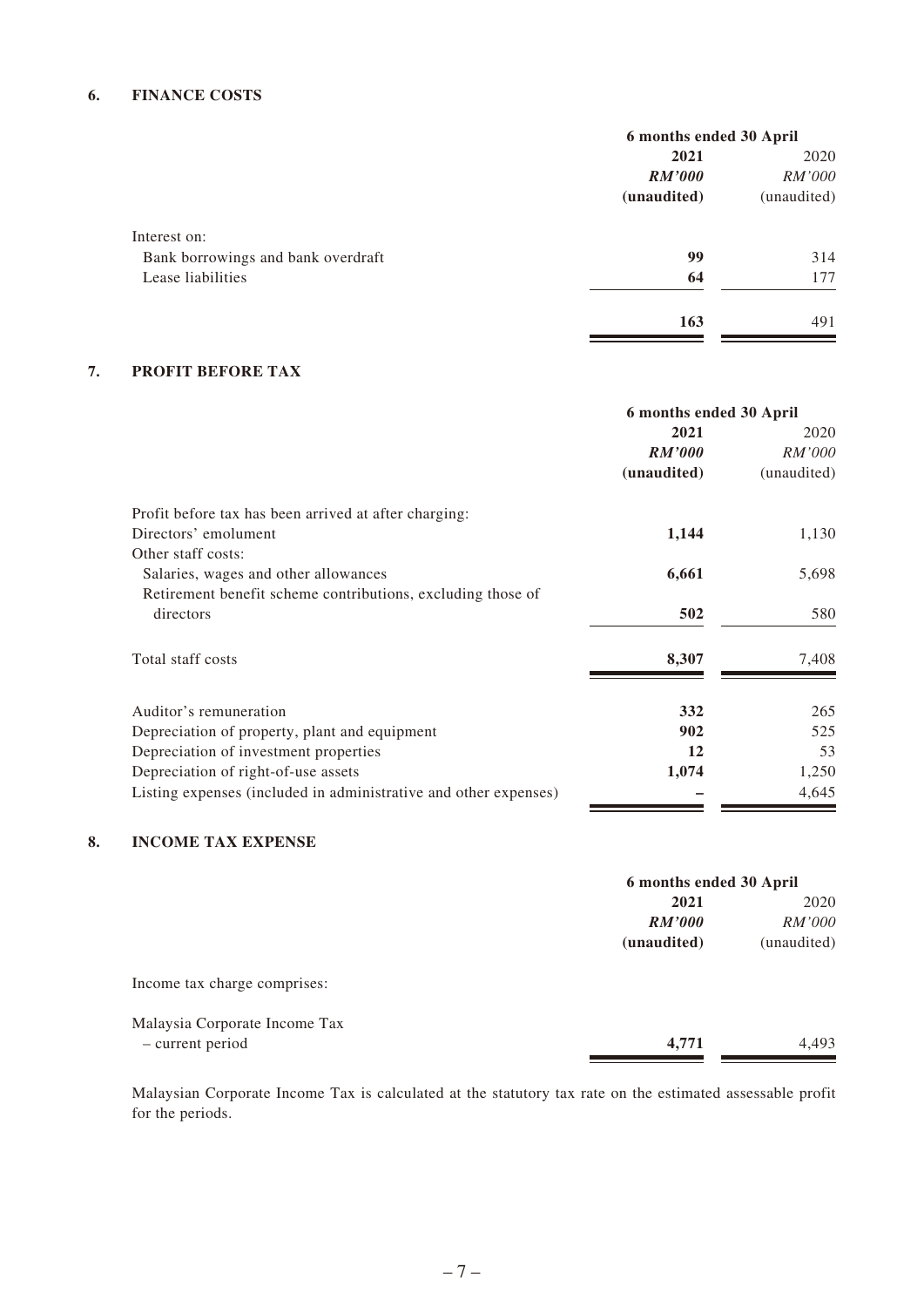#### **9. EARNINGS PER SHARE**

The calculation of the basic and diluted earnings per share attributable to the owners of the Company is based on the following data:

| 2020        |
|-------------|
| RM'000      |
| (unaudited) |
|             |
|             |
| 9,584       |
|             |
|             |
| 951.923     |
|             |

*Note:* The weighted average number of ordinary shares for the six month ended 30 April 2020 for the purpose of basic earnings per share had been adjusted for the effect of the capitalisation issue and the share offer as detailed in Note 12.

The diluted earnings per share is equal to the basic earnings per share as there were no dilutive potential ordinary shares outstanding during the periods.

#### **10. TRADE AND OTHER RECEIVABLES**

|                                                  | As at         |                 |
|--------------------------------------------------|---------------|-----------------|
|                                                  | 30 April 2021 | 31 October 2020 |
|                                                  | <b>RM'000</b> | RM'000          |
|                                                  | (unaudited)   | (audited)       |
| Trade receivables from contracts with customers  | 64,823        | 43,570          |
| Less: Allowance for doubtful debts/credit losses | (2,578)       | (2,578)         |
| Trade receivables, net (note i)                  | 62,245        | 40,992          |
| Other receivables, deposits and prepayments      |               |                 |
| - Other receivables                              | 2,014         | 417             |
| - Rental and other deposits                      | 1,108         | 1,203           |
| - Prepayments                                    | 5             | 1,645           |
|                                                  | 3,127         | 3,265           |
| Less: loss allowance on other receivables        | (36)          | (36)            |
| Other receivables, deposits and prepayments, net | 3,091         | 3,229           |
| Total trade and other receivables                | 65,336        | 44,221          |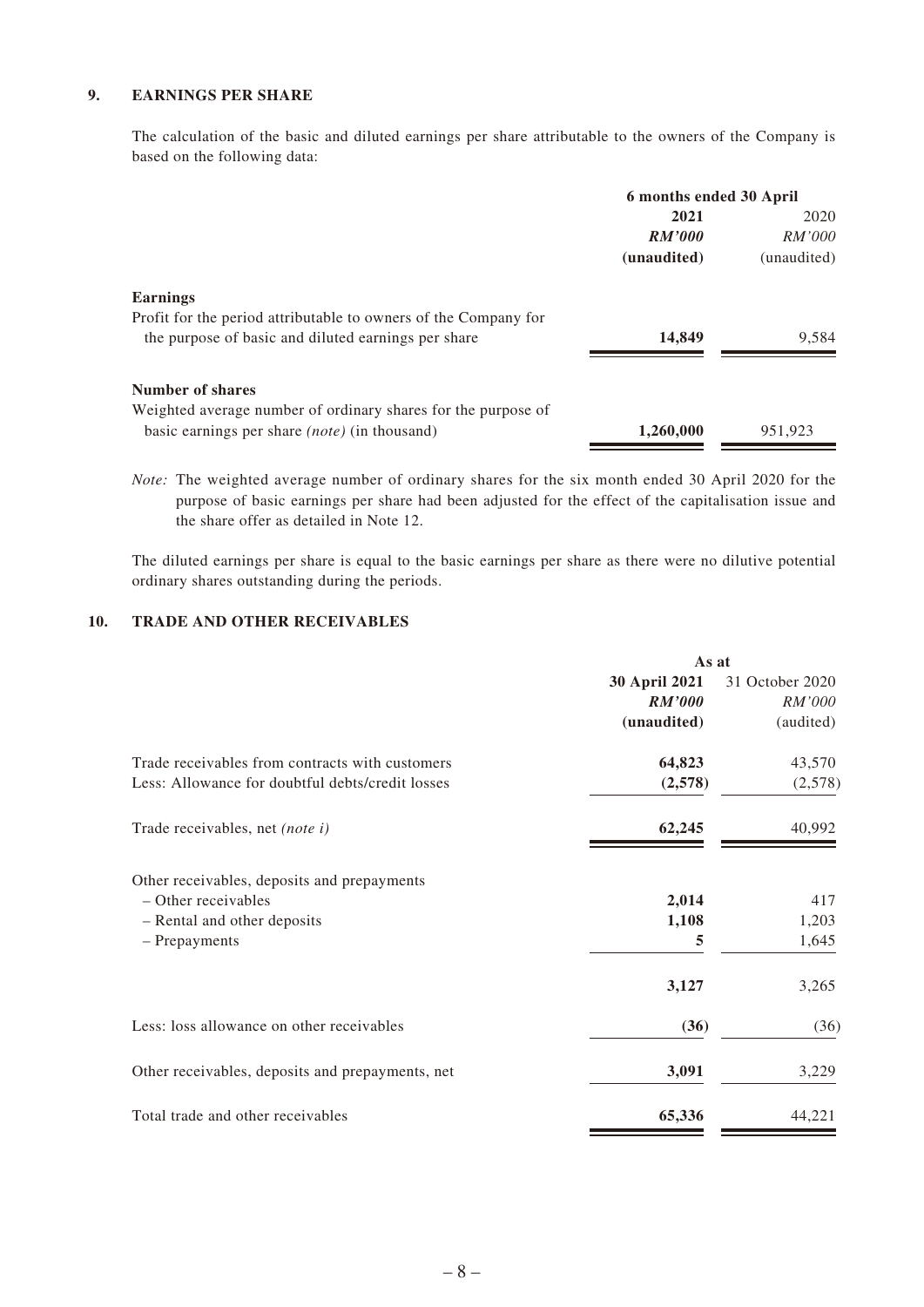#### *Notes:*

(i) The Group allows an average credit period of no longer than 60 days to its customers.

The following is an aged analysis of the Group's trade receivables based on the date of billing documents at the end of each reporting period:

|                | As at         |                 |
|----------------|---------------|-----------------|
|                | 30 April 2021 | 31 October 2020 |
|                | <b>RM'000</b> | <i>RM'000</i>   |
|                | (unaudited)   | (audited)       |
| Within 30 days | 28,744        | 17,649          |
| $31-60$ days   | 23,929        | 9,280           |
| $61-90$ days   | 2,621         | 4,559           |
| Over 90 days   | 9,529         | 12,082          |
|                | 64,823        | 43,570          |

#### **11. TRADE, BILLS AND OTHER PAYABLES**

|                                   | As at         |                 |
|-----------------------------------|---------------|-----------------|
|                                   | 30 April 2021 | 31 October 2020 |
|                                   | <b>RM'000</b> | <i>RM'000</i>   |
|                                   | (unaudited)   | (audited)       |
| Trade and bills payables (note i) | 68,516        | 61,981          |
| Retention payables                | 12,775        | 9,925           |
| Accruals                          | 706           | 2,148           |
| Other payables                    | 1,086         | 956             |
|                                   | 83,083        | 75,010          |

#### *Notes:*

(i) The average credit period on trade and bills payables is 30 days. The aging analysis of the trade and bills payable based on invoice dates/bills issued date at the end of each reporting period is as follows:

| As at         |                 |  |
|---------------|-----------------|--|
| 30 April 2021 | 31 October 2020 |  |
| <b>RM'000</b> | <i>RM'000</i>   |  |
| (unaudited)   | (audited)       |  |
| 26,839        | 22,255          |  |
| 17,460        | 9,909           |  |
| 8,547         | 9,789           |  |
| 15,670        | 20,028          |  |
| 68,516        | 61,981          |  |
|               |                 |  |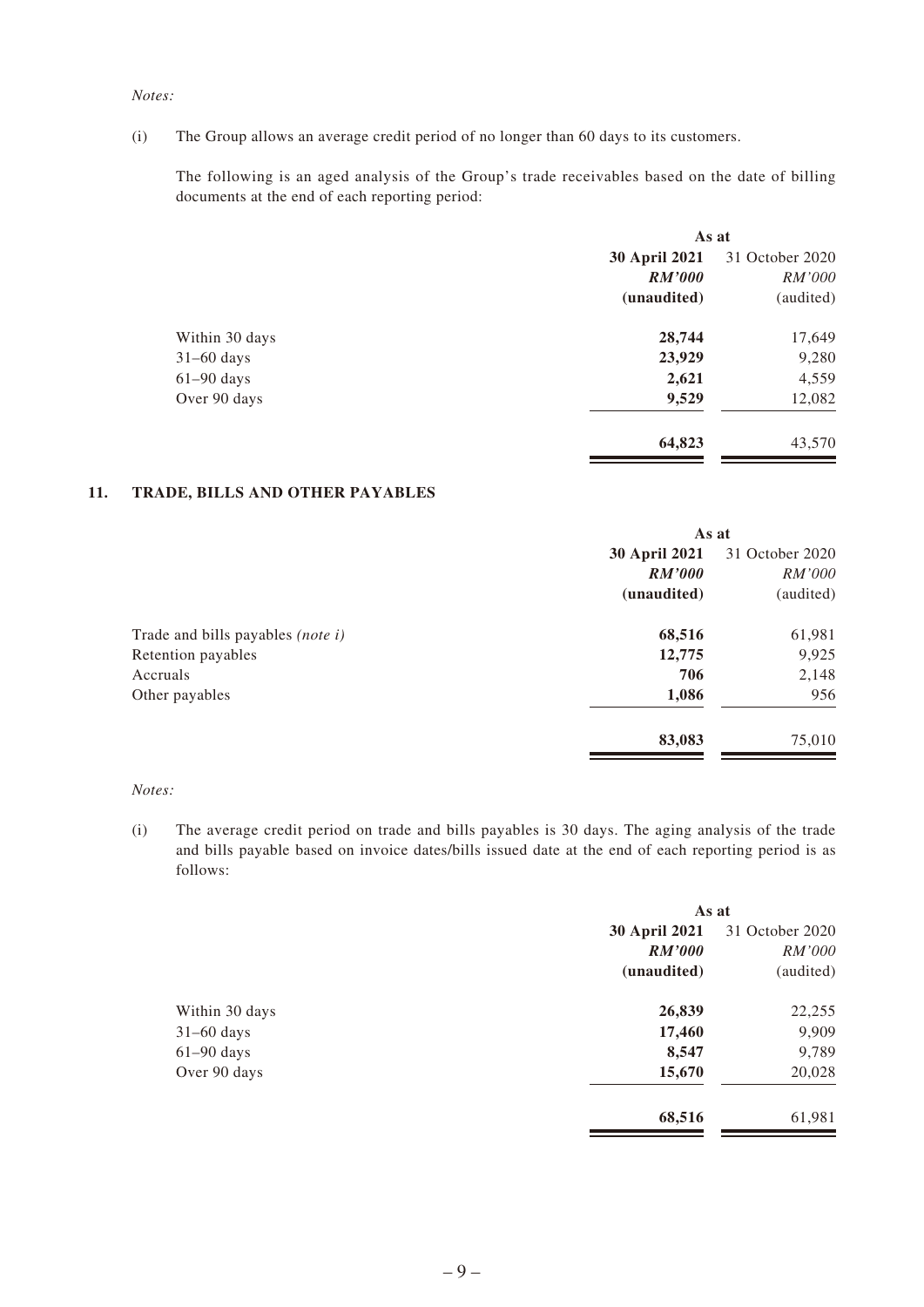#### **12. SHARE CAPITAL**

|                                                                 | <b>Number</b><br>of shares | Amount<br>HK\$ | Amount<br>RM'000 |
|-----------------------------------------------------------------|----------------------------|----------------|------------------|
| Ordinary shares of HK\$0.01 each                                |                            |                |                  |
| <b>Authorised</b>                                               |                            |                |                  |
| At 31 October 2019 (audited)                                    | 38,000,000                 | 380,000        | N/A              |
| Increase on 31 March 2020 (note a)                              | 9,962,000,000              | 99,620,000     | N/A              |
| At 31 October 2020 (audited)/30 April 2021 (unaudited)          | 10,000,000,000             | 100,000,000    | N/A              |
| Issued and fully paid                                           |                            |                |                  |
| At 31 October 2019 (audited)                                    | 1,000                      | 10             | —*               |
| Capitalisation issue of shares (note b)                         | 944,999,000                | 9,449,990      | 5,275            |
| Issue of new shares in connection with the listing of shares of |                            |                |                  |
| the Company (note $c$ )                                         | 315,000,000                | 3,150,000      | 1,758            |
| At 31 October 2020 (audited)/30 April 2021 (unaudited)          | 1,260,000,000              | 12,600,000     | 7,033            |
|                                                                 |                            |                |                  |

\* Less than RM1,000.

*Notes:*

- (a) On 31 March 2020, the authorised share capital of the Company was increased from HK\$380,000 to HK\$100,000,000 by the creation of an additional 9,962,000,000 new shares of HK\$0.01 each.
- (b) Pursuant to the written resolution passed on 31 March 2020 by the then shareholders of the Company, it was approved to issue 944,999,000 ordinary shares of HK\$0.01 each to the then shareholders by way of capitalisation of the sum of HK\$9,449,990 (equivalent to RM5,275,000) standing to the credit of the share premium account of the Company following the share offer of 315,000,000 ordinary shares of the Company.
- (c) On 27 April 2020, the Company issued a total of 315,000,000 ordinary shares HK\$0.01 each at a price of HK\$0.4 per share as a result of the completion of the share offer. Of the total gross proceeds amounting to HK\$126,000,000, HK\$3,150,000 (equivalent to RM1,758,000) representing the par value credit to the Company's share capital and HK\$122,850,000 (equivalent to RM68,575,000), before the share issue expenses, credit to the share premium account. The Company's total number of issued shares was increased to 1,260,000,000 shares upon completion of the share offer.
- (d) All shares issued rank pari passu with the existing shares in all respects.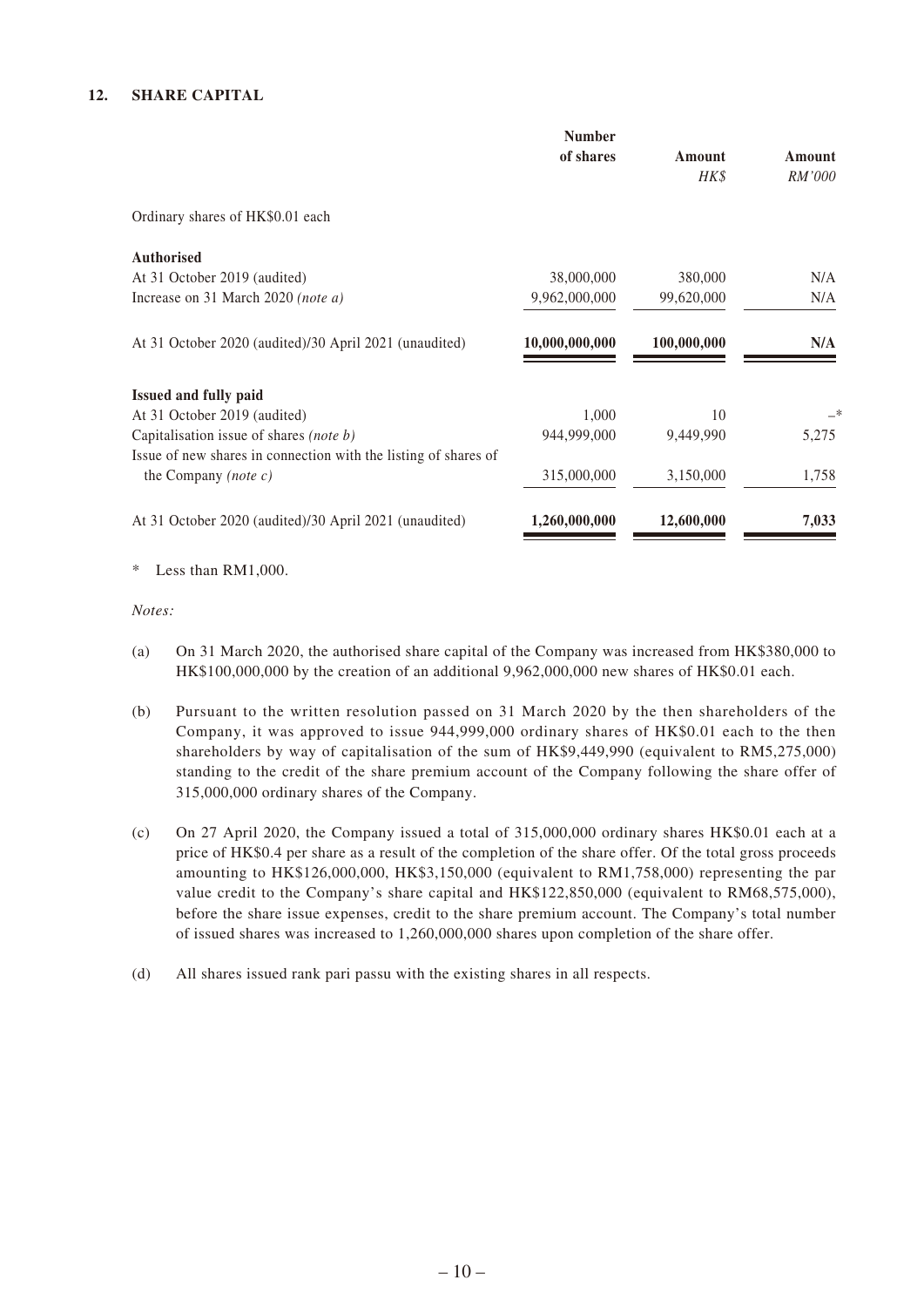#### **13. CONTINGENT LIABILITIES**

|                                                           | As at         |                                      |  |
|-----------------------------------------------------------|---------------|--------------------------------------|--|
|                                                           |               | <b>30 April 2021</b> 31 October 2020 |  |
|                                                           | <b>RM'000</b> | <i>RM'000</i>                        |  |
|                                                           | (unaudited)   | (audited)                            |  |
| Performance bonds for construction contracts in favour of |               |                                      |  |
| customers                                                 | 25,729        | 25,952                               |  |
|                                                           |               |                                      |  |

The above performance bonds were given by banks in favour of some of Group's customers as security for the due performance and observance of the Group's obligations under the contracts entered into between the Group and its customers. If the Group fails to provide satisfactory performance to its customers to whom performance bonds have been given, such customers may demand the banks to pay to them the sum or sums stipulated in such demand. The Group will then become liable to compensate such banks accordingly. The performance bonds will be released based on the terms of the respective contracts for the relevant customers.

Except for the above mentioned, the Group did not have any significant contingent liabilities as at the end of each reporting period.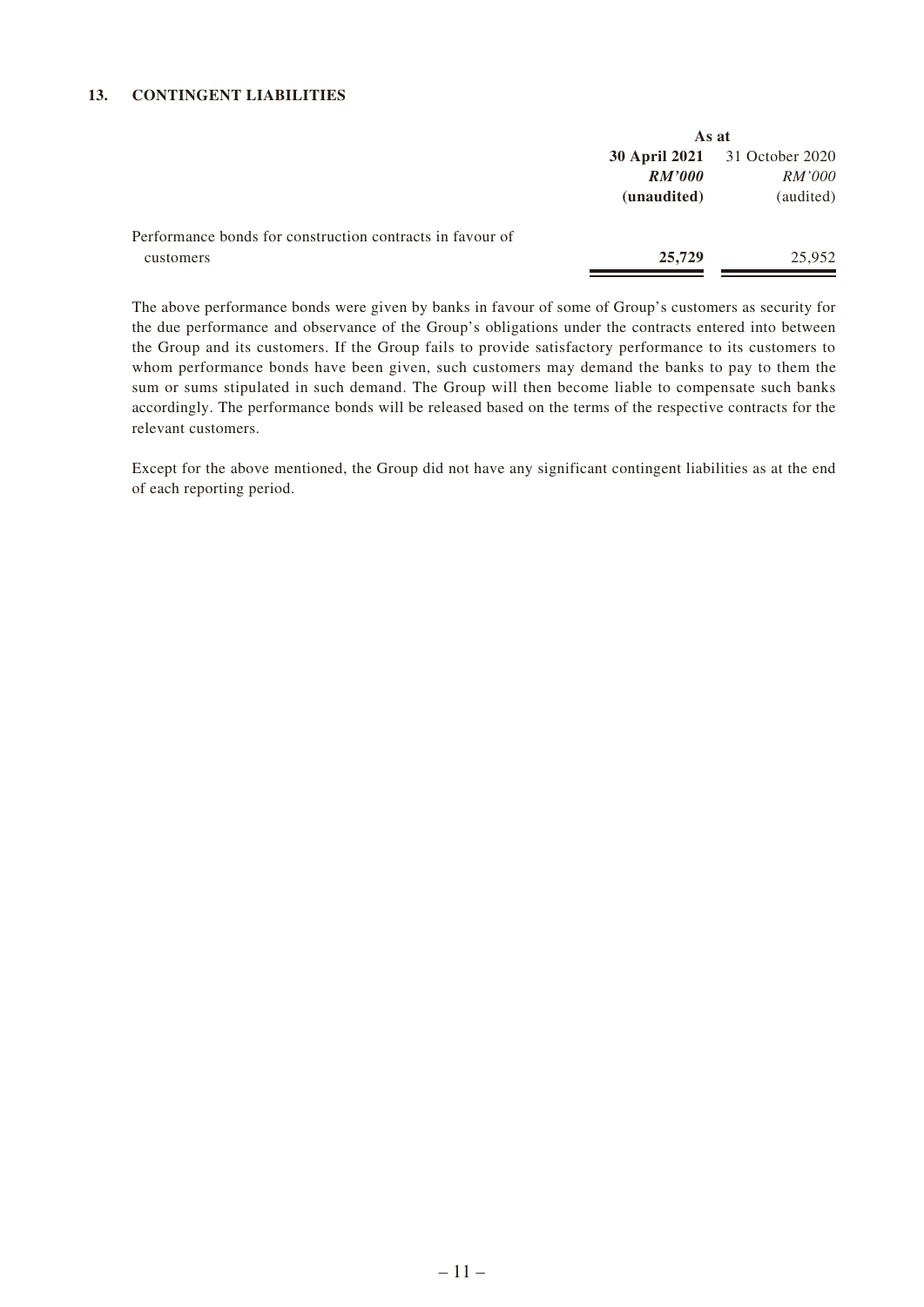### **MANAGEMENT DISCUSSION AND ANALYSIS**

#### **BUSINESS REVIEW**

On 28 April 2020 (the "**Listing Date**"), the shares of the Company were listed (the "**Listing**") on the Main Board of The Stock Exchange of Hong Kong Limited (the "**Stock Exchange**"). The Group is mainly involved in the building construction industry in Malaysia through its wholly-owned subsidiary, Rimbaco Sdn Bhd. ("**Rimbaco**"). Rimbaco is a Malaysiabased building construction contractor focusing on the provision of building construction services for (i) factories, including low-rise processing facilities and manufacturing plants; and (ii) institutional, commercial and/or residential buildings such as private hospitals, hotels, shopping malls, high-rise residential buildings and commercial/residential complex. Rimbaco also undertakes small-scale ancillary construction works, including but not limited to renovation works, repair works and electrical works.

During 1H2021, the Group completed 2 construction projects with an aggregate contract sum of approximately RM19.9 million which were factory projects.

The following table sets out details of the projects completed by the Group during 1H2021:

|   | No. Name                          | <b>Description of</b><br>works | <b>Completion date</b> | Approximate<br>contract sum<br>(RM'000) |
|---|-----------------------------------|--------------------------------|------------------------|-----------------------------------------|
|   | Eco Medi plant 2 (phase 1)        | Factory                        | 30 April 2021          | 18,602                                  |
| 2 | Eco Medi Block B<br>(Piling work) | Factory                        | 5 April 2021           | 1,321                                   |

As at 30 April 2021, the Group has 11 building construction projects in progress with an aggregate contract sum of approximately RM1,117.0 million of which 6 were factory projects and 5 were institutional, commercial and/or residential projects.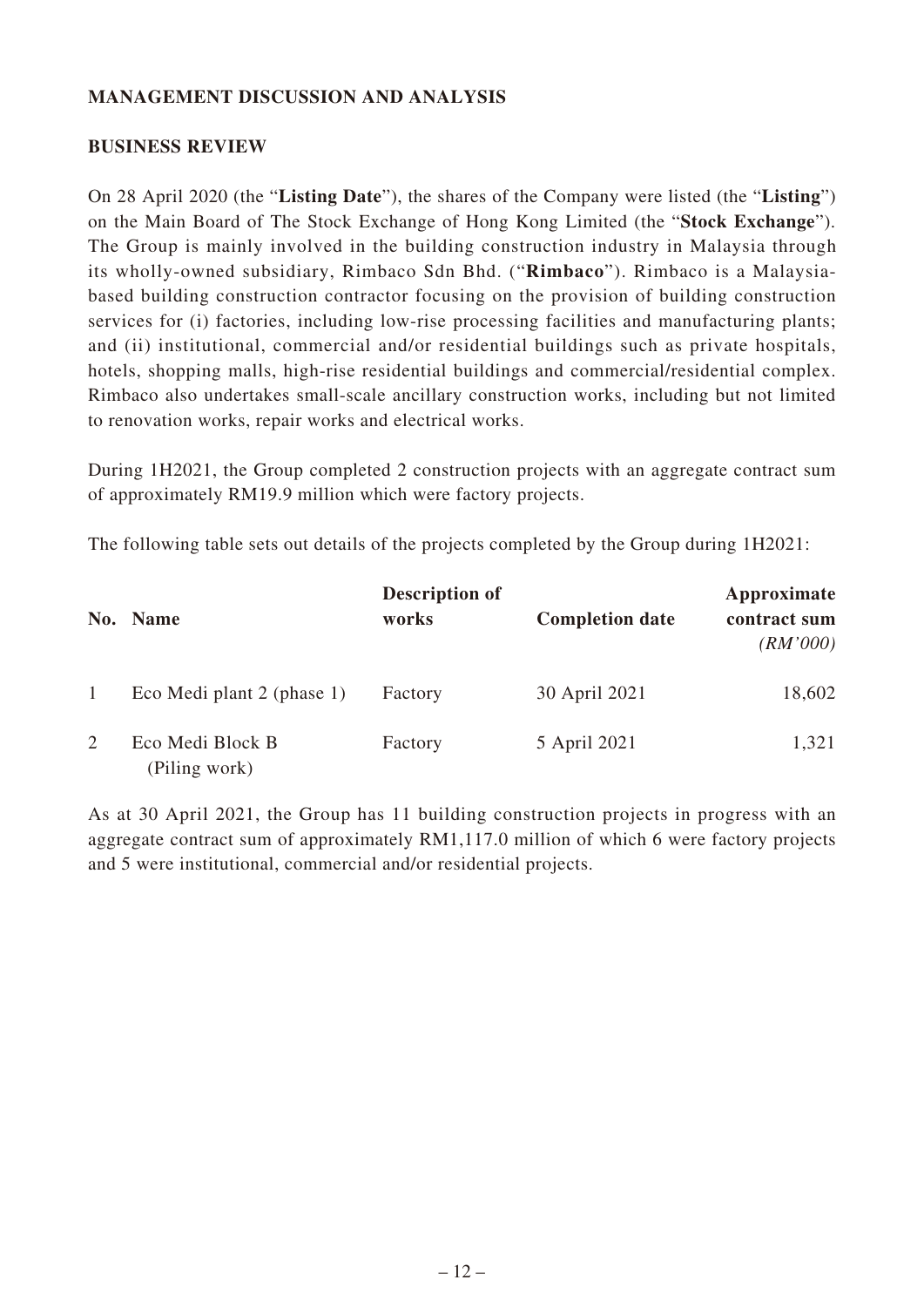The following table sets out of building construction projects which remained ongoing as at 30 April 2021:

|                | No. Description of works      | Approximate<br><b>Contract Sum</b><br>(RM'000) |
|----------------|-------------------------------|------------------------------------------------|
| 1              | <b>Factory Projects</b>       | 122,026                                        |
| 2              | <b>Commercial Projects</b>    | 521,077                                        |
| 3              | <b>Residential Projects</b>   | 84,718                                         |
| $\overline{4}$ | <b>Institutional Projects</b> | 389,202                                        |
|                |                               | 1,117,023                                      |

During 1H2021, the Group submitted 10 tenders for factory projects. These tenders represent an expected aggregate contract sum of approximately RM207.2 million. During 1H2021, the Group was awarded 6 contracts with an aggregate contract sum of approximately RM106.3 million.

### **FUTURE PROSPECTS**

The COVID-19 pandemic continues to affect the global market and poses a lot of uncertainty. The Malaysian Government has implemented various measures from time to time to contain the spread of COVID-19. Due to the rising number of COVID-19 cases, the Malaysian Government enforced the third movement control order (MCO 3.0) subsequently after this reporting period on 1 June 2021 where the country was placed under a full lockdown for two weeks. It was subsequently extended to 28 June 2021. During this period, all sectors were not allowed to operate, with the exception of essential economic and service sectors. Hence the majority of the Group's construction activities were halted. This has caused disruption to our scheduled construction works and delays in commencement of construction contracts secured.

The recent spike in raw material prices, including steel bar and concrete has increased the cost of construction and this cost were normally not factored into the cost of the project. Strict COVID-19 standard operating procedures (SOP) and huge cost of swab tests have also resulted in additional costs. The building contractors also faced labour shortages due to the Government policy to freeze the permit for the new intake of foreign workers.

The COVID-19 pandemic continues to impose a great uncertainty on the Group's business performance, including revenue and profitability and it is difficult to predict the persistence of the COVID-19 pandemic.

Due to market uncertainty, the industry competition has become more intense and greatly reduced the number of projects in the market. The Group therefore takes a conservative view on the Group's business and financial performance in the near future.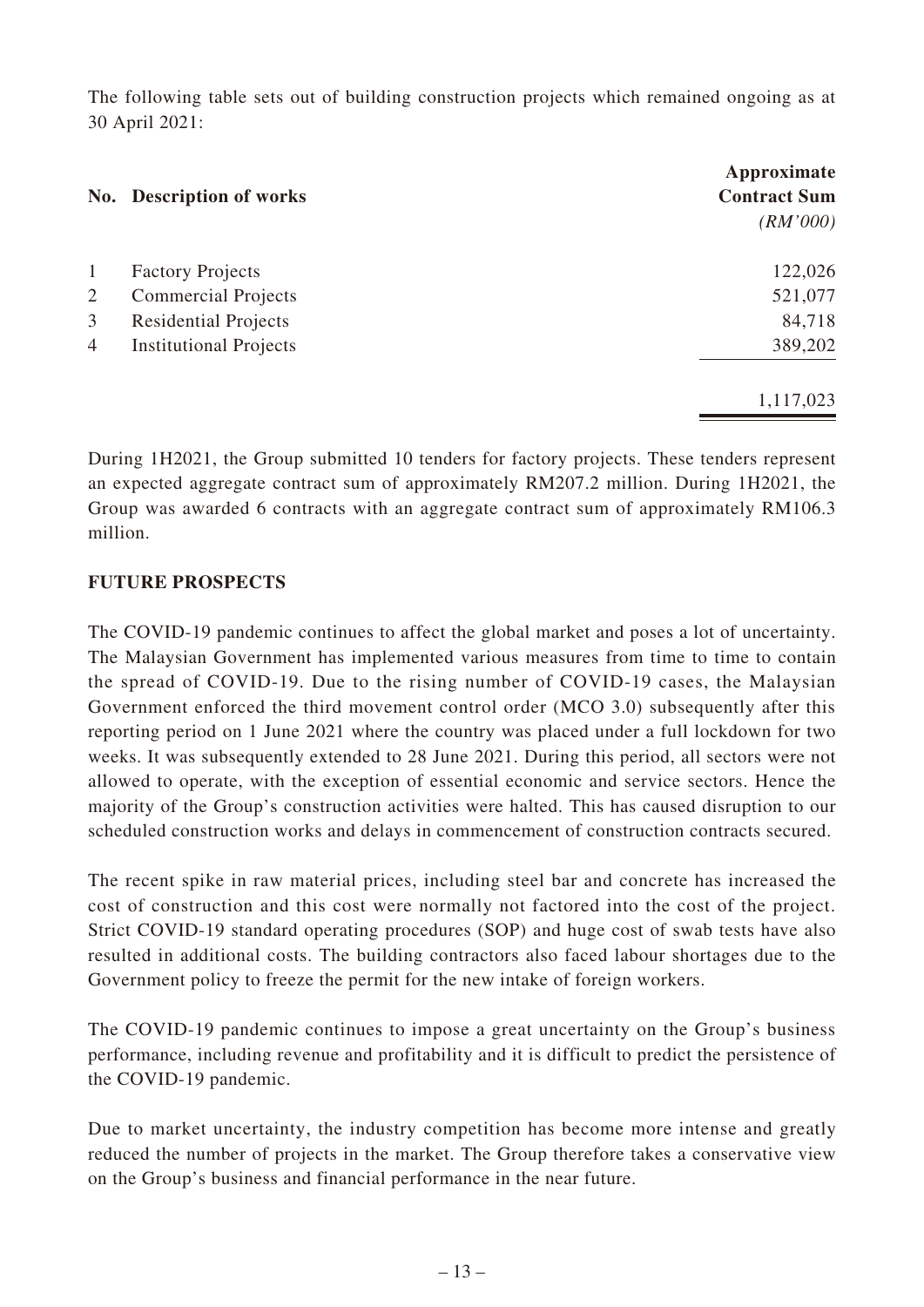In order to minimise the impact, the management of the Group will closely monitor the situation and implement appropriate business strategies to mitigate the potential adverse impact on our business operations and financial performance.

With the introduction of the national COVID-19 immunisation programme by the Malaysian Government to ensure as many residents in Malaysia receive the vaccine in the shortest possible time, the hope is that our national economy will be able to recover.

# **FINANCIAL REVIEW**

# **Revenue**

The Group's revenue increased by approximately RM52.1 million, or 55.4%, from approximately RM94.0 million for 1H2020 to approximately RM146.1 million for 1H2021. Such increase was mainly due to accelerated work in one of the existing institutional projects and commencement of works for 5 new factory projects with an aggregate original contract sum of RM107.0 million and 1 institutional project with an original contract sum of RM66.8 million awarded in 1H2021. The revenue in 1H2020 is comparatively lower due to the complete halt of construction activities when the Malaysian Government implemented MCO 1 from 18 March 2020 to 3 May 2020, whereas for 1H2021, construction activities were allowed to operate as usual despite the various movement control orders implemented by the Malaysian Government.

|                                                          | 6 months ended 30 April    |               |                     |               |
|----------------------------------------------------------|----------------------------|---------------|---------------------|---------------|
|                                                          | 2021                       |               | 2020                |               |
|                                                          |                            | $\%$ of total |                     | $\%$ of total |
|                                                          | <b>Revenue</b><br>(RM'000) | revenue       | Revenue<br>(RM'000) | revenue       |
| Factory projects                                         | 32,323                     | 22.1          | 12,145              | 12.9          |
| Institutional, commercial and/or<br>residential projects | 112,771                    | 77.2          | 80,966              | 86.2          |
| Others                                                   | 962                        | 0.7           | 844                 | 0.9           |
|                                                          | 146,056                    | 100.0         | 93,955              | 100.0         |

During 1H2021, the revenue attributable to factories and institutional, commercial and/or residential buildings amounted to approximately RM32.3 million and approximately RM112.8 million (1H2020: approximately RM12.1 million and approximately RM81.0 million), respectively, representing approximately 22.1% and 77.2% (1H2020: approximately 12.9% and 86.2%), of the total revenue of the Group.

As at 30 April 2021, the Group had an outstanding order book of approximately RM665.0 million (31 October 2020: approximately RM664.4 million).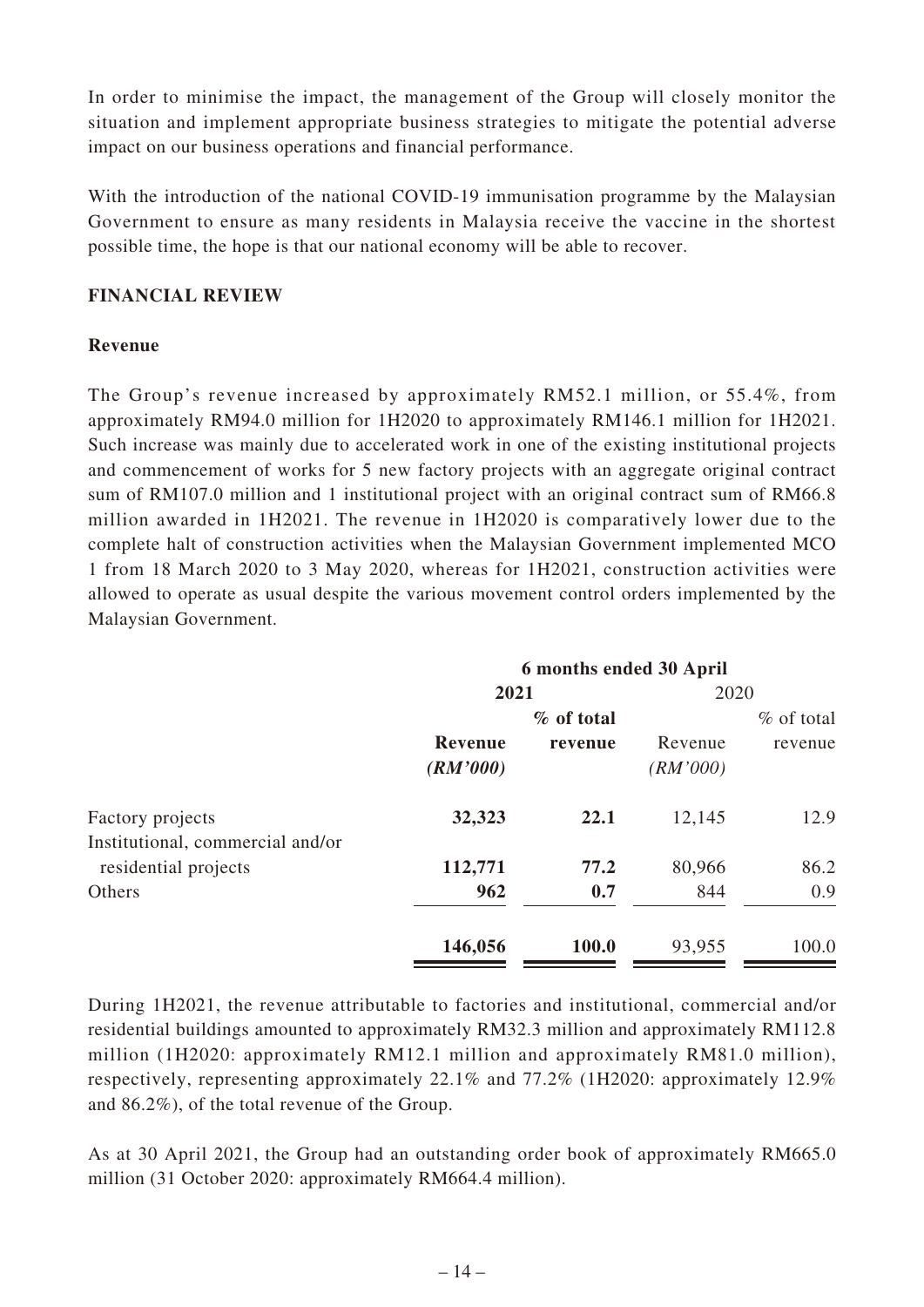### **Gross Profit and Gross Profit Margin**

The Group's gross profit slightly increased by approximately RM0.9 million, or 4.2%, from approximately RM21.2 million for 1H2020 to approximately RM22.1 million for 1H2021. The decrease in gross profit margin of approximately 7.4% from approximately 22.5% in 1H2020 to approximately 15.1% for 1H2021 was mainly due to the reversal of liquidated and ascertained damages of approximately RM6.9 million in 1H2020 which was previously recognised as cost of services in the financial year ended 31 October 2017.

### **Other Income, Gain and Loss**

The Group's other income, gain and loss slightly decreased from approximately RM0.7 million for 1H2020 to approximately RM0.2 million for 1H2021 which was mainly due to no disposal of investment properties for 1H2021.

### **Administrative and Other Expenses**

The Group's administrative and other expenses decreased by approximately RM4.8 million or 64.9% from approximately RM7.4 million for 1H2020 to approximately RM2.6 million for 1H2021, which was mainly due to listing expenses incurred of approximately RM4.6 million charged to the Group's profit or loss for 1H2020 and no listing expenses were incurred in 1H2021.

### **Finance Costs**

The Group's finance costs decreased by approximately RM0.3 million from approximately RM0.5 million for 1H2020 to approximately RM0.2 million for 1H2021 which was mainly due to decrease in interest charged on bill facilities.

### **Income Tax Expense**

The Group's income tax expense increased by approximately RM0.3 million or 6.7% from approximately RM4.5 million for 1H2020 to approximately RM4.8 million for 1H2021 due to increase in profit before tax in 1H2021. The comparative higher effective tax rate for the 1H2020 was mainly due to listing expenses amounting to approximately RM4.6 million, which are non-deductible expenses.

### **Profit Attributable to the Owners of the Company**

As a result of the foregoing, the Group reported profit attributable to owners of the Company of approximately RM14.8 million for 1H2021, representing an increase of approximately RM5.2 million or 54.2% as compared to approximately RM9.6 million for 1H2020.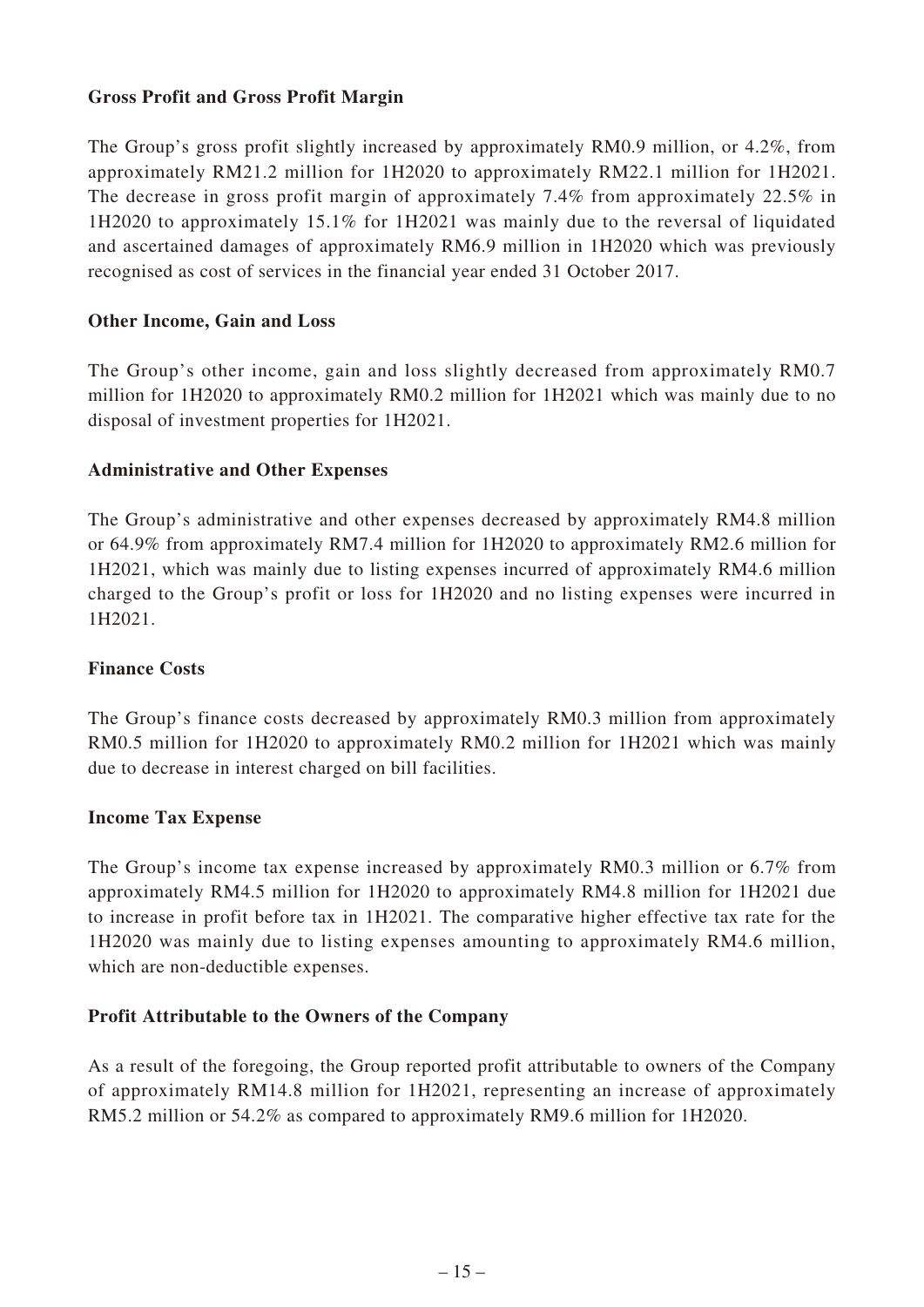# **LIQUIDITY, FINANCIAL RESOURCES AND CAPITAL STRUCTURE**

Gearing ratio of the Group (calculated by dividing the total debts (lease liabilities) by total equity and multiplied by 100%) decreased from approximately 2.7% as at 31 October 2020 to approximately 1.5% as at 30 April 2021, which was mainly due to decrease in lease liabilities.

During 1H2021, the Group maintained a healthy liquidity position with working capital being financed through cash generated from operations. As at 30 April 2021, the Group's bank balances and cash was approximately RM52.1 million (31 October 2020: approximately RM44.1 million) and the Group's restricted bank deposits were approximately RM12.2 million (31 October 2020: approximately RM9.6 million). The Directors consider the level of cash balances to be reasonable, which would enable the Company to maintain its liquidity position in settling the progress payments on time to subcontractors and enhance its position as main contractor's competitiveness despite the outbreak of COVID-19.

As at 30 April 2021, the current ratio of the Group was approximately 2.72 times (31 October 2020: approximately 2.66 times).

The Group's principal use of cash is mainly for payments to suppliers, subcontractors and working capital need.

# **Capital Structure**

As at 30 April 2021, the capital structure of the Group consisted of equity of approximately RM169.0 million (31 October 2020: approximately RM154.8 million) and bank borrowings of nil (31 October 2020: nil) as more particularly described in the paragraph headed "Borrowings" below.

### **Borrowings**

As at 30 April 2021, the Group did not have any outstanding bank borrowings and the unutilised facility for bank overdraft amounted to approximately RM500,000.

The Directors confirmed that the Group had neither experienced any difficulties in obtaining or repaying its bank borrowings, nor breached any major covenant or restriction of the Group's facilities up to the date of this announcement. There are no material covenants related to the Group's outstanding debts that would materially limit its ability to undertake additional debt or equity financing.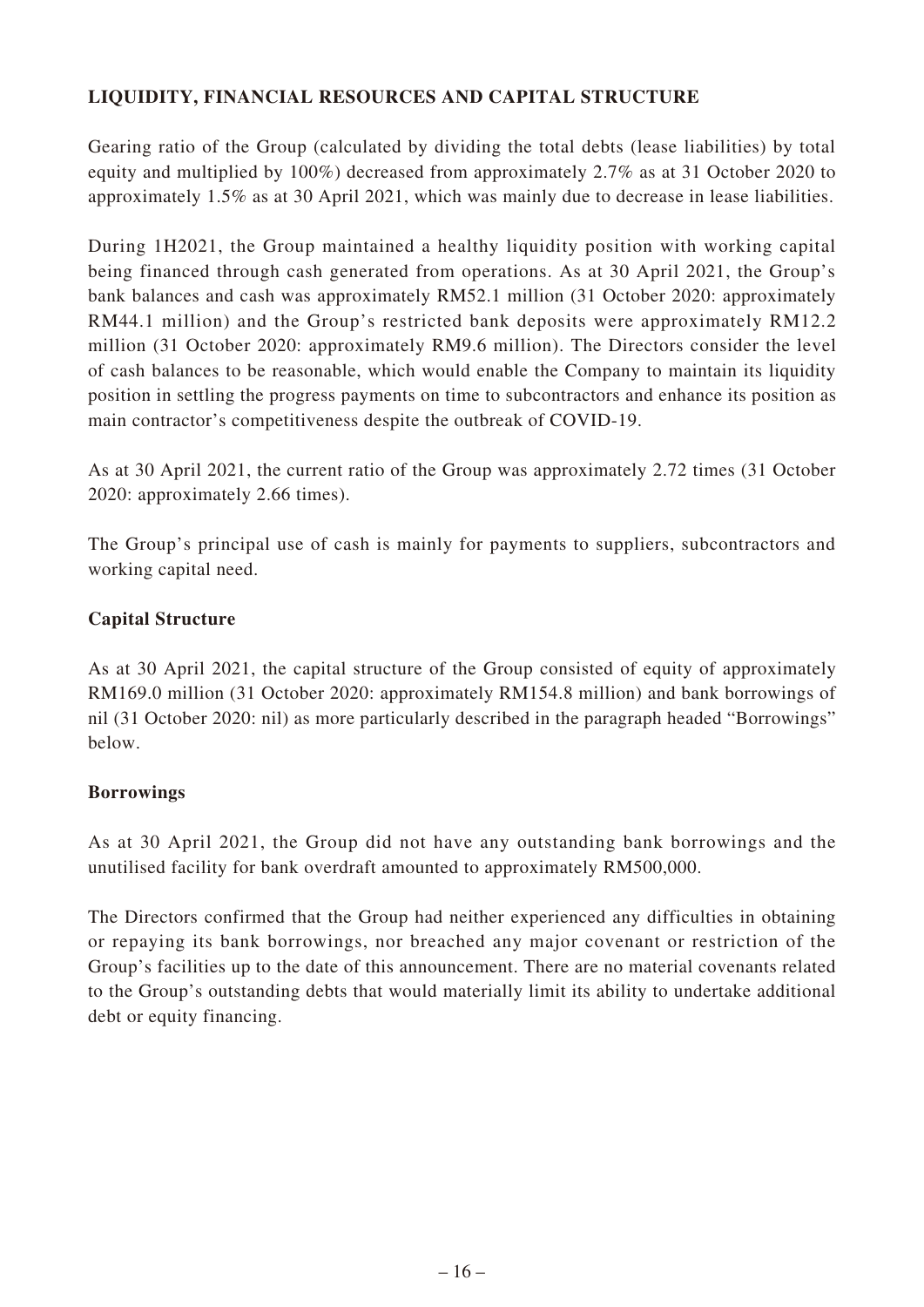### **Net Current Assets**

The Group's net current assets increased by approximately RM13.7 million, or 10.2%, from approximately RM133.8 million as at 31 October 2020 to approximately RM147.5 million as at 30 April 2021, which was a combined effect of the increase in trade and other receivables of approximately RM21.1 million and increase in bank balances and cash of approximately RM8.0 million. The Board regularly reviews the maturity analysis of the Group's contractual liabilities and concludes that there is no liquidity issue that may cast significant doubt on the Company's ability to continue as a going concern.

### **Capital Expenditures**

The Group's capital expenditures principally consisted of expenditures on acquisitions of property, plant and equipment related to operations, which were funded by the Group's internal resources and finance lease arrangement.

During 1H2021, the Group made a material capital expenditure of approximately RM2.3 million which includes the expenditure of RM0.67 million to acquire 1 unit of terrain crane and RM0.45 million to acquire 2 units of passenger hoist and the Group expects to fund its planned capital expenditures principally through net proceeds from the Listing.

# **Material Acquisitions or Disposals of Subsidiaries, Associates and Joint Ventures, and Future Plans for Material Investments or Capital Assets**

There was no acquisition or disposal of subsidiaries, associates or joint ventures during 1H2021. Save as disclosed in this announcement and the prospectus of the Company dated 14 April 2020 (the "**Prospectus**"), there was no future plan for material investments or capital assets as at 30 April 2021.

### **Significant Investment Held**

The Group did not hold any significant investment (except for its subsidiaries) during 1H2021.

### **Contingent Liability**

Save as disclosed in note 13 to the condensed consolidated financial statements, the Group had no contingent liabilities as at 30 April 2021.

### **Pledge of Assets**

As at 30 April 2021, restricted bank deposits of approximately RM12.2 million (31 October 2020: approximately RM9.6 million) have been pledged to banks as security for banking facilities granted to the Group with approximately RM26.0 million (31 October 2020: approximately RM26.0 million) related to Group's performance bond.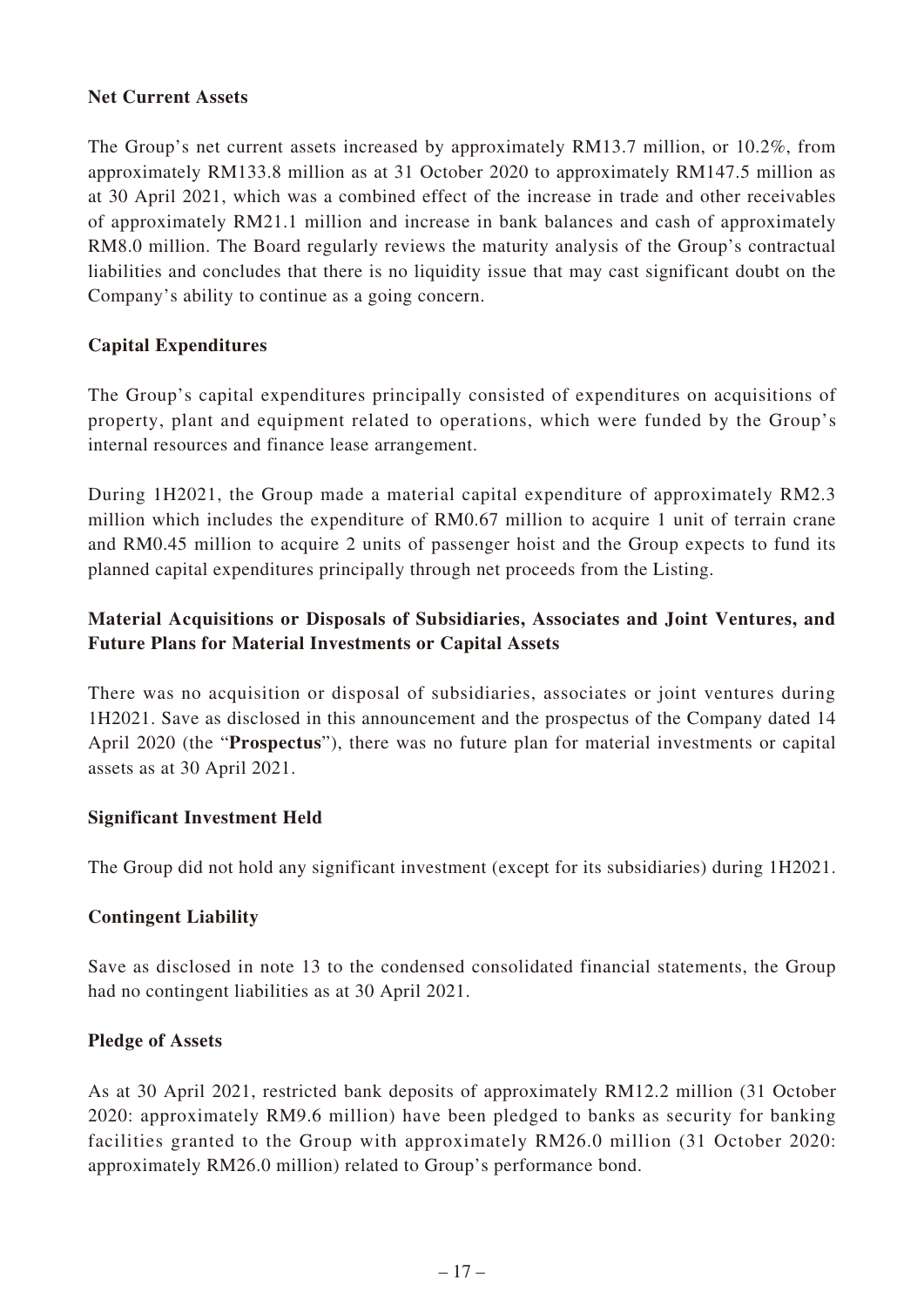For contracts awarded, the Group's customers may require performance bonds, the amounts of which are generally 5% of the original contract sum, in favour of them to guarantee the completion of work and such performance bonds are generally released after the issuance of Certificate of Practical Completion or completion of the defect liability period.

### **Capital Commitments**

As at 30 April 2021, the Group did not have any capital commitments (31 October 2020: Nil).

### **Foreign Exchange Exposure**

The functional currency of the Group's operation, asset and liabilities are denominated in RM. Therefore, the Group is not exposed to significant foreign exchange risk and has not employed any financial instrument for hedging.

### **Treasury Policies**

The Group's financing and treasury activities are centrally managed and controlled at the corporate level. Bank borrowing of the Group are all denominated in RM and have been arranged on a floating-rate basis. It is the Group's policy not to enter into derivative transactions for speculative purposes.

### **Employees and Remuneration Policies**

As at 30 April 2021, the Group's workforce stood at 180 employees, 136 were Malaysian workers and 44 were foreign workers as compared with 174 employees, 126 were Malaysian workers and 48 were foreign workers as at 31 October 2020.

Total staff costs (excluded directors' emoluments) increased by approximately RM0.9 million from approximately RM6.3 million for 1H2020 to approximately RM7.2 million for 1H2021, which was mainly due to lower daily labour wages for 1H2020 due to MCO in March and April 2020.

The Group believes that on-going and continuous development of its employees is critical to its success. The Group provides its employees with tailored training programmes that are designed to upgrade their skills and knowledge and to prepare them for the next step in their career path within our Group. The Group entered into separate labour contracts with each of its employees in accordance with the applicable labour laws of Malaysia. The remuneration offered to employees generally includes salaries and bonuses. In general, the Group determines salaries of its employees based on each employee's qualification, position and performance.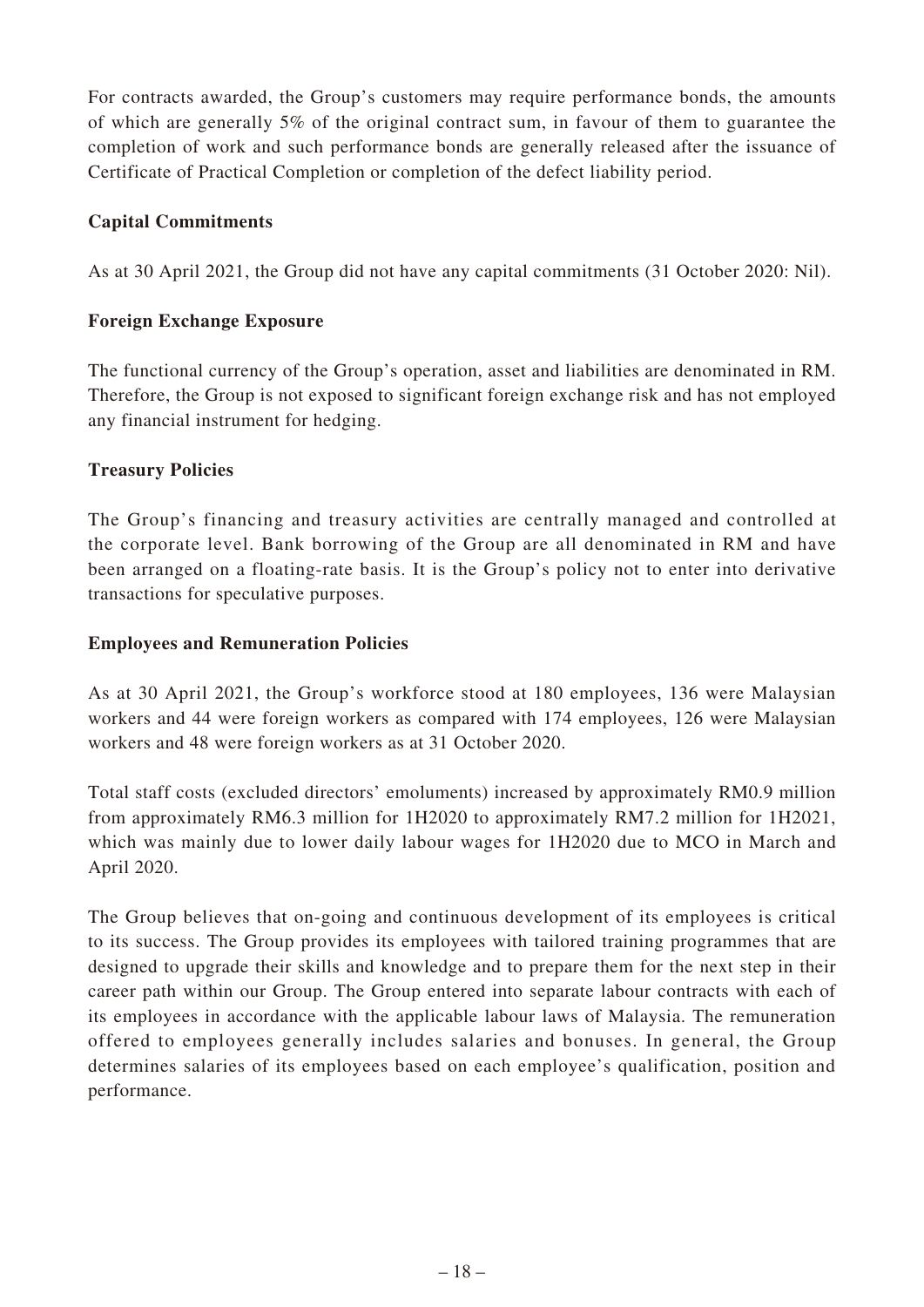The Group has adopted a share option scheme which became effective on the Listing Date to enable the Board to grant share options to eligible participants giving them an opportunity to have a personal stake in the Company.

### **USE OF PROCEEDS**

On the Listing Date, the issued shares of the Company were listed on the Main Board of the Stock Exchange. A total of 315,000,000 ordinary shares were issued to the public at a price of HK\$0.40 per share for net proceeds of approximately HK\$73.5 million (approximately RM38.7 million) *(Note)* after the deduction of related listing expenses. These proceeds were utilised in accordance with the proposed allocation set out in the Prospectus.

*Note:* The net proceeds allocated for each specific use have been adjusted proportionally in the manner as stated in the Prospectus due to the difference between the estimated net proceeds and the actual net proceeds received.

Set out below are details of the allocation of the net proceeds, the utilised amount of the net proceeds during 1H2021:

|                                                            |                     |                         |                   | Approximate     |                     |
|------------------------------------------------------------|---------------------|-------------------------|-------------------|-----------------|---------------------|
|                                                            |                     |                         | Approximate       |                 | Amount Approximate  |
|                                                            |                     |                         | Amount            | <b>Utilized</b> | <b>Unused</b>       |
|                                                            |                     |                         | <b>Utilized</b>   |                 | during Net Proceeds |
|                                                            |                     | Approximate Approximate | as at             | $1H2021$ as at  | as at               |
|                                                            | Percentage of       | <b>Actual Net</b>       | 31 October        | 30 April        | 30 April            |
| <b>Use of Net Proceeds</b>                                 | <b>Total Amount</b> | <b>Proceeds</b>         | 2020              | 2021            | 2021                |
|                                                            |                     | HK\$'000                | HK\$'000          | HK\$'000        | HK\$'000            |
| Strengthening capital base for potential building projects | 39.3%               | 28,924                  |                   | 3,147           | 25,777              |
| Acquisition of Machinery & Equipment                       | 31.2%               | 22,972                  |                   | 855             | 22,117              |
| Acquisition of land and construct a warehouse              | $6.5\%$             | 4,781                   |                   |                 | 4,781               |
| Collateral for banking facilities and funding for          |                     |                         |                   |                 |                     |
| sinking fund                                               | $6.1\%$             | 4,512                   | 1,086             | 3,426           |                     |
| Expansion of workforce to support business expansion       | 5.3%                | 3,892                   | $\qquad \qquad -$ |                 | 3,892               |
| Set up branch office in Kuala Lumpur                       | $2.0\%$             | 1,450                   |                   |                 | 1,450               |
| Working capital and other general corporate purpose        | 9.6%                | 6,981                   | 5,918             | 690             | 373                 |
|                                                            | 100%                | 73,512                  | 7,004             | 8,118           | 58,390              |

As at the end of 1H2021, the amount of the net proceeds which remained unutilised amounted to approximately HK\$58.4 million and have been deposited in licensed banks. The Group intends to utilise such unused net proceeds in the same manner and proportions as described in the Prospectus by year 2022.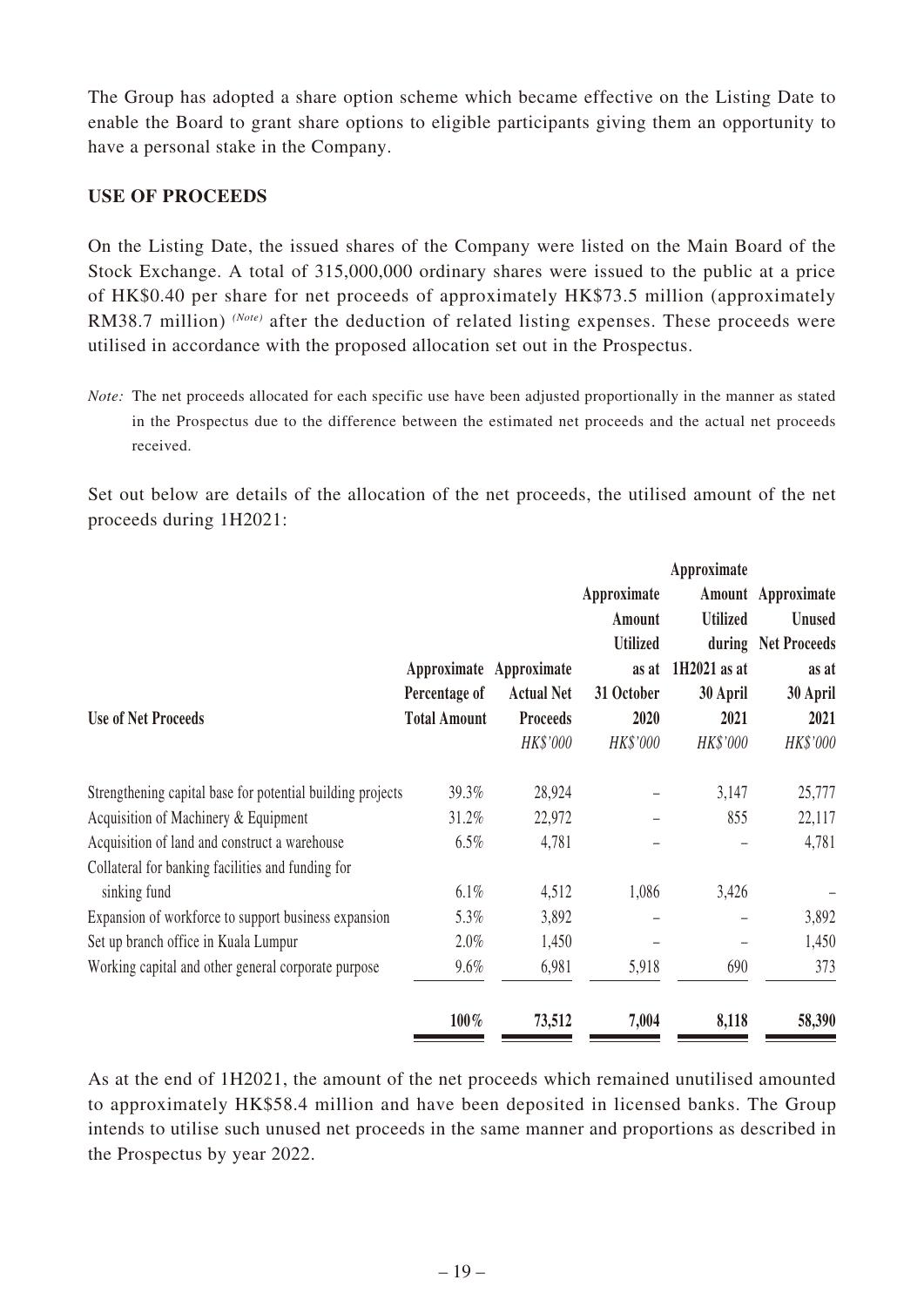### **COMPETING BUSINESS**

During 1H2021, none of the Controlling Shareholders of the Company and their respective close associates had any interests in a business, apart from the business of the Group, which competes or may compete with the business of the Group or has any other conflict of interest with the Group which would be required to be disclosed under Rule 8.10 of the Rules Governing the Listing of Securities on the Stock Exchange (the "**Listing Rules**").

# **PURCHASE, REDEMPTION OR SALE OF THE LISTED SECURITIES OF THE COMPANY**

Neither the Company, nor any of its subsidiaries has purchased, redeemed or sold any of the Company's listed shares during 1H2021.

### **SECURITIES TRANSACTIONS BY DIRECTORS**

The Company has adopted the Model Code for Securities Transactions by Directors of Listed Issuers set out in Appendix 10 to the Listing Rules. Following specific enquiries to all the Directors, each of them has confirmed that they have complied with the Required Standard of Dealings during 1H2021.

### **CORPORATE GOVERNANCE PRACTICES**

The Company maintains a high standard of corporate governance practices. The Directors believe that long-term sustainable prosperity as opposed to short-term rewards shall serve as the Company's corporate governance objective. The Board does not take risks to make shortterm gains at the expense of the long-term objectives. The Company has adopted the code provisions set out in the Corporate Governance Code and Corporate Governance Report to the Appendix 14 (the "**CG Code**") to the Listing Rules. The Company has complied with all the CG Code provisions during 1H2021.

### **PRE-EMPTIVE RIGHTS**

There are no provisions for pre-emptive rights under the Company's articles of association, or the laws of the Cayman Islands, which would oblige the Company to offer new Shares on a pro rata basis to existing shareholders of the Company.

### **INTERIM DIVIDEND**

The Board does not recommend the payment of an interim dividend for 1H2021 (1H2020: Nil).